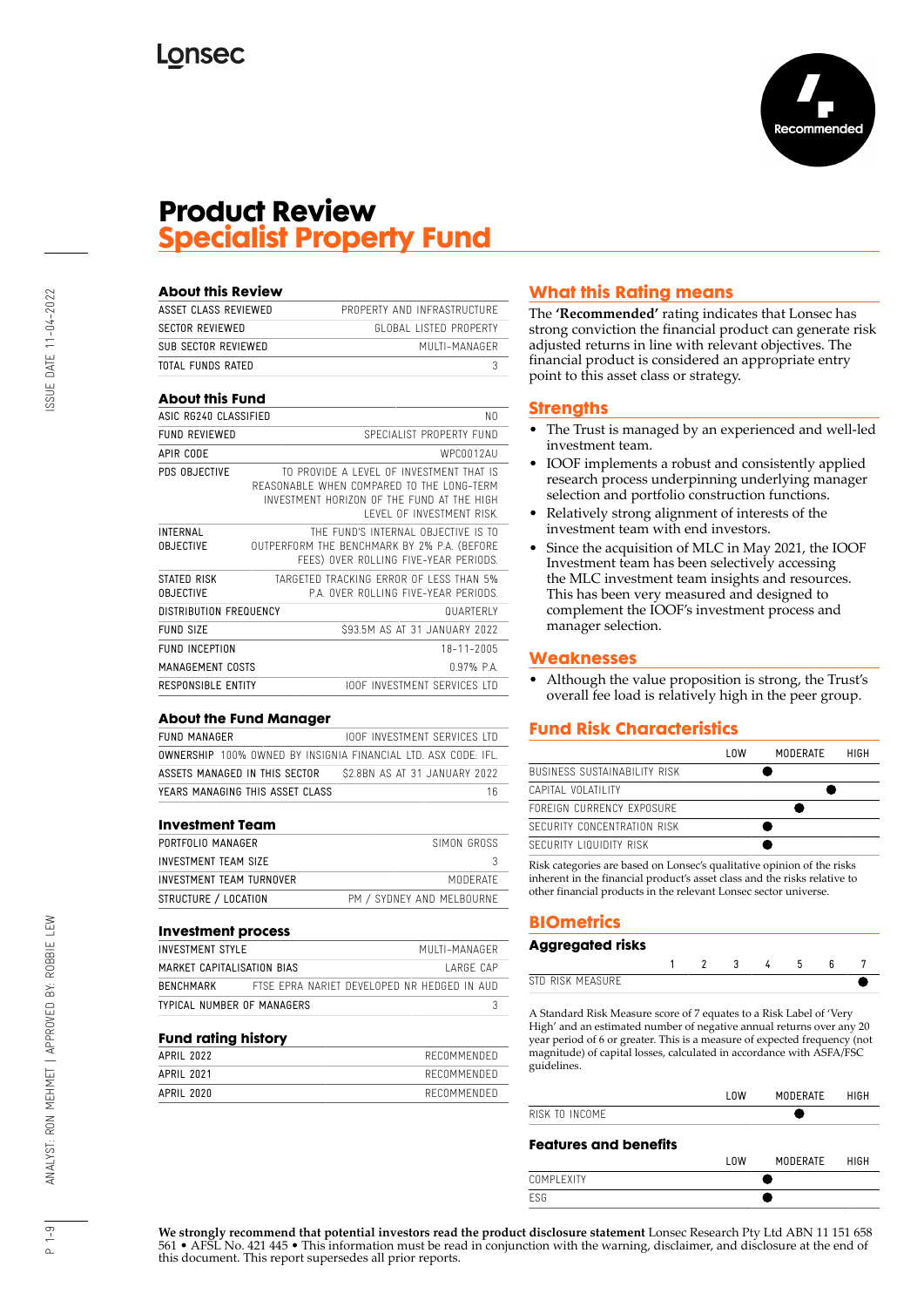# **Specialist Property Fund**

## **Fee profile**

FEES FFF<sub>S</sub>

|                     | l NW | MODERATE | HIGH |
|---------------------|------|----------|------|
| <b>VS. UNIVERSE</b> |      |          |      |
| VS. ASSET CLASS     |      |          |      |

Fee BIOmetrics are a function of expected total fee as a percentage of expected total return.

## **What is this Fund?**

- The Specialist Property Fund ('the Fund') invests in a single asset class via a selection of specialist Global listed property investment managers. The Fund has an internal investment objective to deliver a return that exceeds the FTSE EPRA/NAREIT Developed Real Estate Index – Hedged AUD ('the Benchmark') by 2% p.a. over five-year periods (before fees).
- The Fund is managed by IOOF Investment Services Ltd ('IOOF' or 'the Manager'). IOOF adopts a Multi-Manager investment style, taking an active approach. The Manager believes a well-researched and carefully constructed portfolio of global property investment managers will reduce volatility and provide superior risk-adjusted returns over the long term. This is achieved by minimising the effect of style bias (i.e. being style neutral) and maximising manager diversification.
- As per the PDS dated 30 November 2019 including information for financial year ended 30 June 2021. The ongoing annual fees and cost to investors in the Fund includes management fees and costs of 0.97% p.a. which comprise 0.97% p.a. management fee and performance fee of 0.00% p.a. Of note the Fund does not charge a performance fee at the headline level. The net transaction costs for the Fund were 0.31% p.a. for the 12-month period ended 30 June 2021. Transaction costs include explicit (e.g., brokerage, stamp duty, clearing) and implicit (buy/ sell spreads) costs of buying and selling underlying assets (like shares or fixed income) and the cost of hedging/ protection strategies incurred in managing the Fund. These costs are not paid to the Manager. Some transaction costs may be incurred due to investor activity (e.g., buying securities when new application money flows into the Fund and selling securities to meet Fund redemptions) and these may be recouped via the Fund's buy/sell spreads (an investor activity fee). As at the time of this review, the Fund's buy/sell spreads were 0.06%/ 0.02% but as these can change frequently depending on market conditions, please refer to the Manager for the latest information.

## **Using this Fund**

**This is General Advice only and should be read in conjunction with the Disclaimer, Disclosure and Warning on the final page.**

- Lonsec notes that the Manager has produced a Target Market Determination (TMD) which forms part of its design and distribution arrangements for the Fund. Lonsec has sighted the TMD that has been provided by the Manager and notes that this should be referred to for further details on the Target Market Summary Description of Target Market and Review Triggers.
- While the Fund seeks to invest in listed property securities that deliver reliable long-term cash flows, its returns are also subject to equity market risk. This

means that movements (both positive and negative) in the prices of the portfolio's underlying securities will impact returns. Investors should therefore be aware that there is risk of capital loss being incurred.

- The Fund is partially hedged to reduce the impact of currency movements on returns. As at 31 July 2021, approximately 46% of the Fund's net assets were hedged. Investors should be aware that the Manager has considerable discretion in varying this hedge ratio.
- If net assets in the Fund are hedged, Australian accounting rules require that gains or losses from settled hedging contracts be recognised within a fund's distributable income. When there is high volatility in currency markets hedging may impact the Fund's ability to pay distributions.

## **Suggested Lonsec risk profile suitability**

SECURE DEFENSIVE CONSERVATIVE BALANCED GROWTH HIGH GROWTH

For guidance on appropriate asset allocations and risk profiles, refer to the latest Lonsec Strategic Asset Allocation Review and Risk Profile Definitions on our website.

## **Changes Since Previous Lonsec Review**

- IOOF Holdings Ltd has changed its name to Insignia Financial Ltd. The Insignia Financial Group is made up of a number of leading brands including IOOF and MLC.
- Since the acquisition, there have been no significant changes to the investment philosophy and/or process.
- Since the acquisition of MLC in May 2021, the IOOF Investment team have been selectively accessing the MLC investment team insights and resources. This has been very measured and designed to complement IOOF's investment process and manager selection.
- The Investment team has obtained access to MLC Asset Management's consulting resource – JANA. The input from JANA has thus far been limited compared to the services received from the incumbent dedicated asset consultant – Mercer.

## **Lonsec Opinion of this Fund**

## **People and resources**

- In May 2021, Insignia Financial Ltd (ASX code: IFL) completed its transaction agreement with the National Australia Bank (ASX Code: NAB) to acquire 100% of the MLC wealth management business. Upon finalisation of this transaction, the investment resources and personnel have begun working together to manage their respective products. With both businesses having significant experience in investment management, there are positive synergies meaning the collaboration has been additive to both parties. Further, there have been minimal disruptions to investment processes or personnel. Lonsec believes this process was professionally managed and has therefore resulted in a smooth transition and ongoing function for both businesses. Reporting lines, roles and responsibilities remain clear and undisrupted.
- The investment team is led by CIO Dan Farmer and further succession planning efforts also saw the appointment of Stanley Yeo as Deputy CIO and Head of Equities. Farmer previously managed the Australian equities portfolios at IOOF, and prior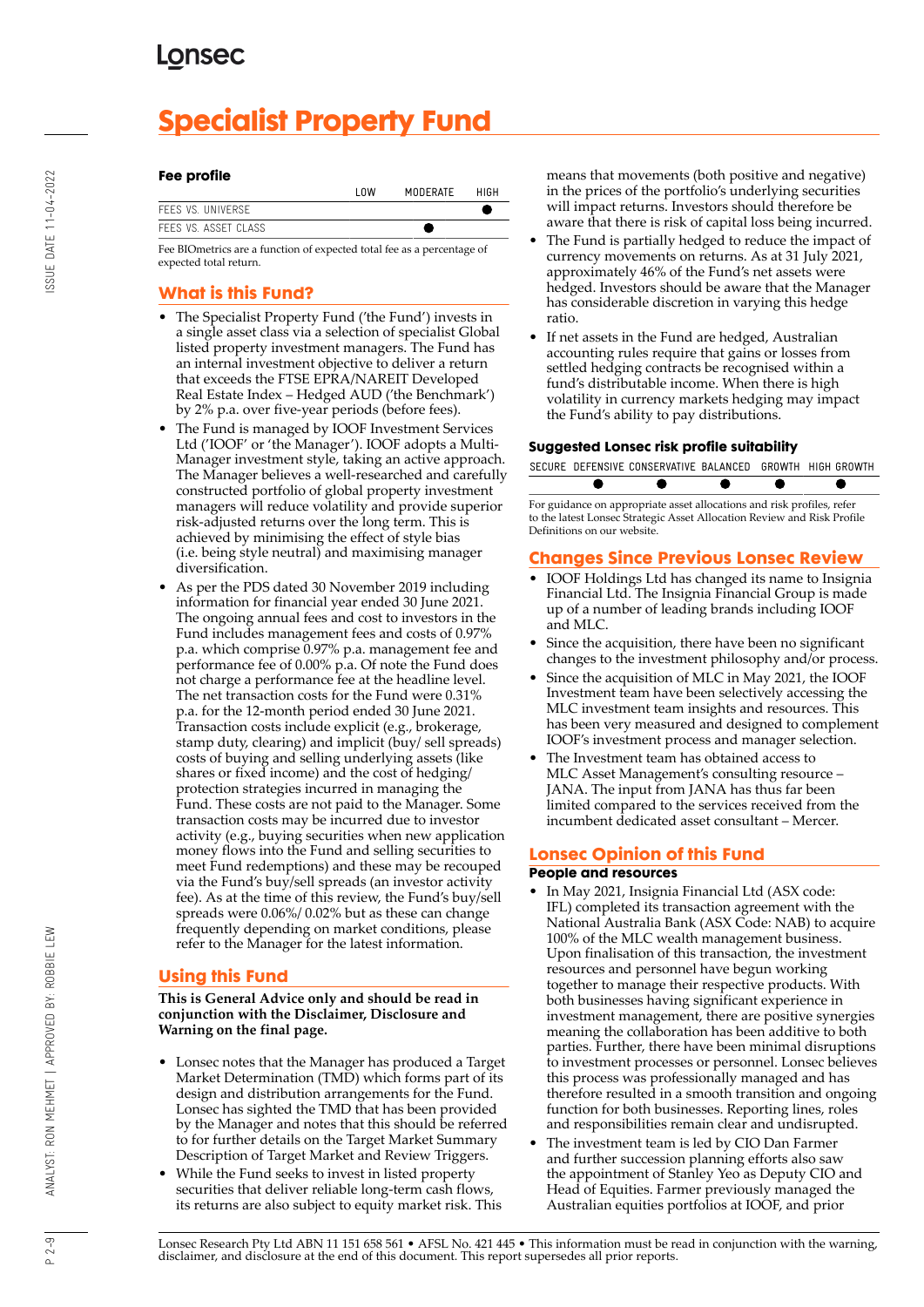# **Specialist Property Fund**

to joining the organisation, was Senior Executive Investments at Telstra Super. Lonsec believes that Farmer possesses the appropriate experience and skills to lead the team and has skilfully navigated the changes that have arisen from the MLC/Insignia Financial Ltd merger.

- The team consists of 22 people in total, other than Farmer and Yeo. The rest of the team comprises six heads of asset class/implementation, one head of governance, five portfolio/asset managers, one asset allocation manager, three performance analysts, three implementation analysts, and one governance specialist.
- IOOF relies on the services of an external asset consultant, Mercer, when formulating individual strategies. Mercer provides ad-hoc advice and is an important input in terms of formulating strategic asset allocation and strategic tilting. Lonsec views Mercer as well-equipped to provide guidance and advice to the team. Lonsec believes there is a balance to be struck by the Manager when considering advice from Mercer whilst maintaining full discretion over portfolio management decisions. Pleasingly, their working relationship appears collaborative, but this will continue to be an area of focus for Lonsec in future reviews.
- The Fund is managed by Head of Property Simon Gross. He is primarily responsible for appointing and terminating managers and determining manager allocations in the portfolio. Gross is an experienced property professional with 42 years' industry experience in direct/unlisted property and has managed a number of institutional property portfolios. In addition to being PM for this Fund, Gross also manages an Australian direct property portfolio for IOOF. Lonsec's impressions are that he is an experienced and capable property investor and that his breadth and depth of experience in direct real estate is an advantage over other multi-managers in the sector.
- Gross is supported by Mark D'Arcy Bean who has 36 years of industry experience. Whilst, the team's high level of property experience, compared to other relevant experience like listed equities or risk analytics, is viewed positively,
- Lonsec views key person risk associated with Gross as low to moderate given the strong support and backup structure implemented.
- The Manager's variable remuneration structure is measured against individual asset sector benchmarks and peer group comparisons and is linked to rolling one and three-year performance periods. Lonsec considers this to be a reasonable alignment with short and medium-term performance, however less so with longer-term objectives in high-risk profile funds managed by the team. IOOF allows members of the investment team to receive their bonuses (up to 100% base) in IFL shares. Lonsec views this change positively and believes it promotes further alignment and retention across the team. Lonsec understands the scheme is available to more senior investors

## **Research and portfolio construction**

- IOOF's research process integrates both quantitative and qualitative factors. The quantitative process is used to establish specific risk/return objectives at both the Fund and sector level and also to assist in the screening, modelling, and identifying investment managers that in aggregate have the attributes to construct a blended portfolio to meet a specific return and risk target. Overall, Lonsec considers IOOF's manager research process to be detailed and transparent.
- IOOF's research process aims to establish a narrow universe of funds that have been filtered by various criteria including IOOF's house views on suitable styles of managers for given asset classes and managers rated highly by Mercer. While Lonsec has a positive view of the depth and breadth of Mercer's domestic and global investment manager coverage, Lonsec is mindful of increased turnover within Mercer's Manager Research Boutique (MRB) over recent years. Combined with IOOF's sector specialist model, Mercer's MRB has allowed the Manager to undertake research across a broader range of underlying managers and strategies. Stability at Mercer will be important to IOOF and the Fund's management.
- Pleasingly, IOOF has a well-developed list of designated backup managers in the event of an adverse scenario eventuating (i.e., key Portfolio Manager departing). Lonsec looks favourably on multi-manager strategies having well-formulated contingency plans, believing it to be consistent with industry 'best practice'.
- IOOF believes that traditional Tactical Asset Allocation (TAA) can be a source of unrewarded risk to investors. Instead, a 'Strategic Tilting' framework is employed, where the Fund may deviate from the aggregate underlying investment manager positions to capture price adjustments associated with mean reversion back towards the long-term average. These opportunities arise when a market has moved to an extreme (over or undervaluation). Lonsec is supportive of this approach, believing it may provide a basis for improving the Fund's risk/return outcome.

### **ESG Integration**

- The Manager has articulated a commitment to the integration of ESG within their investment process with evidence of a policy framework and public positioning. The ESG policy is freely available on the firm's website. Overall Lonsec views the strength of this commitment to be in line with peers.
- The level of disclosure with respect to the Manager's proxy voting policy and voting outcomes is in-line with peers with a limited policy framework. While reporting on voting decisions is publicly available, the reporting is lagging peers. The Manager does not provide any details on engagement policy or engagement outcomes.
- There is clear evidence of ESG incorporation when selecting a manager. Elements of ESG are visible throughout the product design process. High-level monitoring of ESG characteristics at the manager level is evident. Overall ESG integration within the investment process is in-line with peers.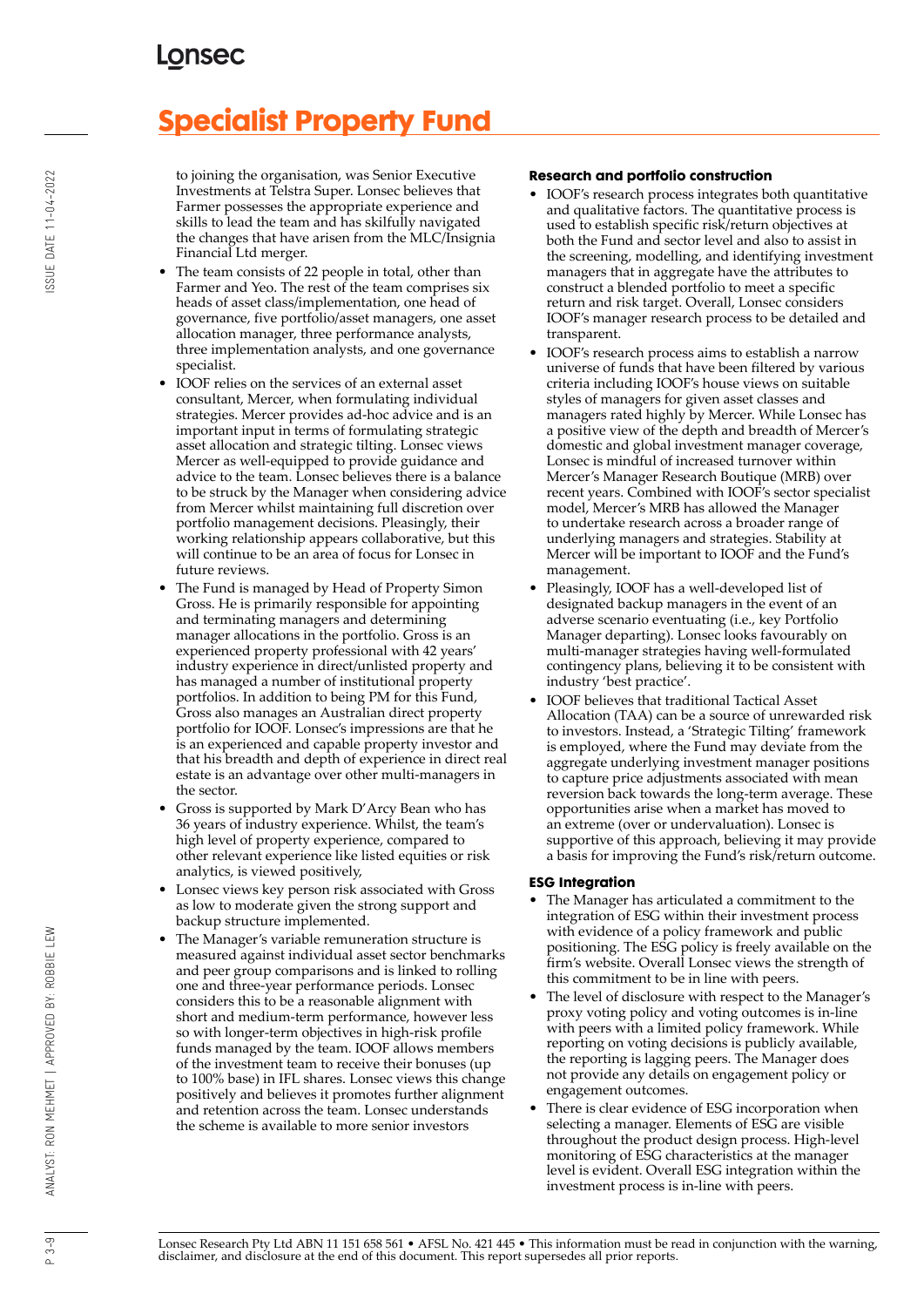# **Specialist Property Fund**

• The lead portfolio manager demonstrates an ability to engage on broad ESG topics and the Manager has a systematic approach to track engagement outcomes. ESG is integrated across the majority of the portfolio. The Manager has an observable approach to performing detailed look-through ESG analysis of underlying holdings. Overall, on a peer relative basis, Lonsec considers the overall level of ESG integration within the Trust to be low to moderate.

### **Risk management**

- Lonsec has been satisfied with the structure of the risk management functions embedded within the investment process. While continually evolving, the Manager has integrated compliance systems that enable underlying mandates to be implemented to ensure compliance with their predefined guidelines.
- Underlying managers are typically accessed via separately managed accounts enabling IOOF to tailor mandates to its requirements, e.g., maximum stock bet limits or maximum cash holdings. Lonsec considers this a positive structure as it can facilitate tighter portfolio construction, better product design control, the opportunity for better pricing, improved tax efficiency for investors, and the ability to manage implementation and transitions more efficiently.
- IOOF closely monitors manager portfolios and weightings on a daily basis and investigates daily any excess return outliers exceeding the 99% confidence level. In Lonsec's opinion, ongoing mandate monitoring is very important within the Multi-Manager structure, as it is just as critical for underlying managers to be adhering to their investment process as it is that the process is of high quality.
- The Product Operational Accounting and the Office of the Responsible Entity undertake operational due diligence on potential investment managers and undertake annual reviews of the operational risks associated with employed managers. Lonsec views this positively as it reduces the workload of Portfolio Managers and improves specialisation.
- The team is continuing to improve the transparency of the underlying portfolios and has added these portfolios into Bloomberg PORT and FactSet.

### **Performance**

- The Fund's internal investment objective is to outperform the FTSE/EPRA Developed Real Estate Index AUD Hedged by 2% p.a. gross of fees over rolling five-year periods.
- To 31 January 2022, the Fund returned, net of fees, over one, three, and five years 27.8% p.a., 8.7% p.a., and 9.5% p.a. respectively. Overall, in these three time periods, the Fund outperformed both the Benchmark and the Lonsec median peer group. The Fund's volatility (as measured by the annualised standard deviation) and maximum drawdowns overall these three time periods were below the peer median group metrics.
- The Fund's returns and annualised standard deviation outcomes have resulted in the Sharpe ratio to 31 January 2022 being above the peer group median metrics for all three time periods.

#### **Overall**

- Lonsec has maintained the Fund's **'Recommended'** rating at its most recent review. The rating reflects the high regard and conviction for the experience and calibre of the investment team. The rating is also underpinned by Lonsec's positive view of the Fund's robust and repeatable investment process. Notably, the increased resourcing post-integration of the OnePath team provides further depth of expertise within investment management and risk management.
- Considering the integration of MLC is expected to be a multi-year journey, Lonsec will be closely monitoring the degree of collaboration and realised synergies.

## **People and Resources**

### **Corporate overview**

Insignia Financial Ltd ('Insignia Financial') is a wealth management company offering products and services across, financial advice and distribution, portfolio and estate administration, and investment management. Insignia Financial is listed on the Australian Stock Exchange (ASX code: IFL). As of 31 December 2021, Insignia Financial had \$325.8bn in Funds Under Management and Administration.

These services are operated through a suite of brands including IOOF, Shadforth, Lonsdale, Bridges Financial Services, Consultum Financial Advisers, M3 Financial Services, RI Advice and Australian Executor Trustees.

## **Size and experience**

| <b>NAME</b>       | POSITION         | <b>EXPERIENCE</b><br>INDUSTRY /<br><b>FIRM</b> |
|-------------------|------------------|------------------------------------------------|
|                   |                  |                                                |
| DANIFI FARMER     | CIO              | 26/12                                          |
| SIMON GROSS       | HEAD OF PROPERTY | 42/18                                          |
| MARK D'ARCY-REAN# | ASSET MANAGER    | 36/3                                           |
|                   |                  |                                                |

# Primary back-up

The Investment Team is structured along specialist lines. Simon Gross is head of Property and is a qualified property valuer having been at IOOF for 17 years. In addition to being the Portfolio Manager for this Fund, Gross also manages IOOF's Australian direct property portfolios. Gross has 42 years of industry experience and has managed a number of large institutional Australian property portfolios over this period. Gross is supported by Mark D'Arcy Bean as Asset manager with 36 years industry experience. D'Arcy Bean is a qualified valuer and has held senior positions at Knight Frank and Colliers International.

The Portfolio Manager conducts qualitative and quantitative research and provides overall data support and recommendations to the six-member Investment Management Committee ('IMC'). The IMC ultimately considers and approves asset allocation decisions and manager appointments.

The IMC meets bi-monthly or more frequently if required, and comprises Anthony Hodges (Chairman and External Member), Denise Allen, and Mary-Anne Nunan (External Members). Daniel Farmer (CIO), Stanley Yeo (Deputy CIO), and Manish Utreja (Head of

 $4 - 9$ 

Lonsec Research Pty Ltd ABN 11 151 658 561 • AFSL No. 421 445 • This information must be read in conjunction with the warning, disclaimer, and disclosure at the end of this document. This report supersedes all prior reports.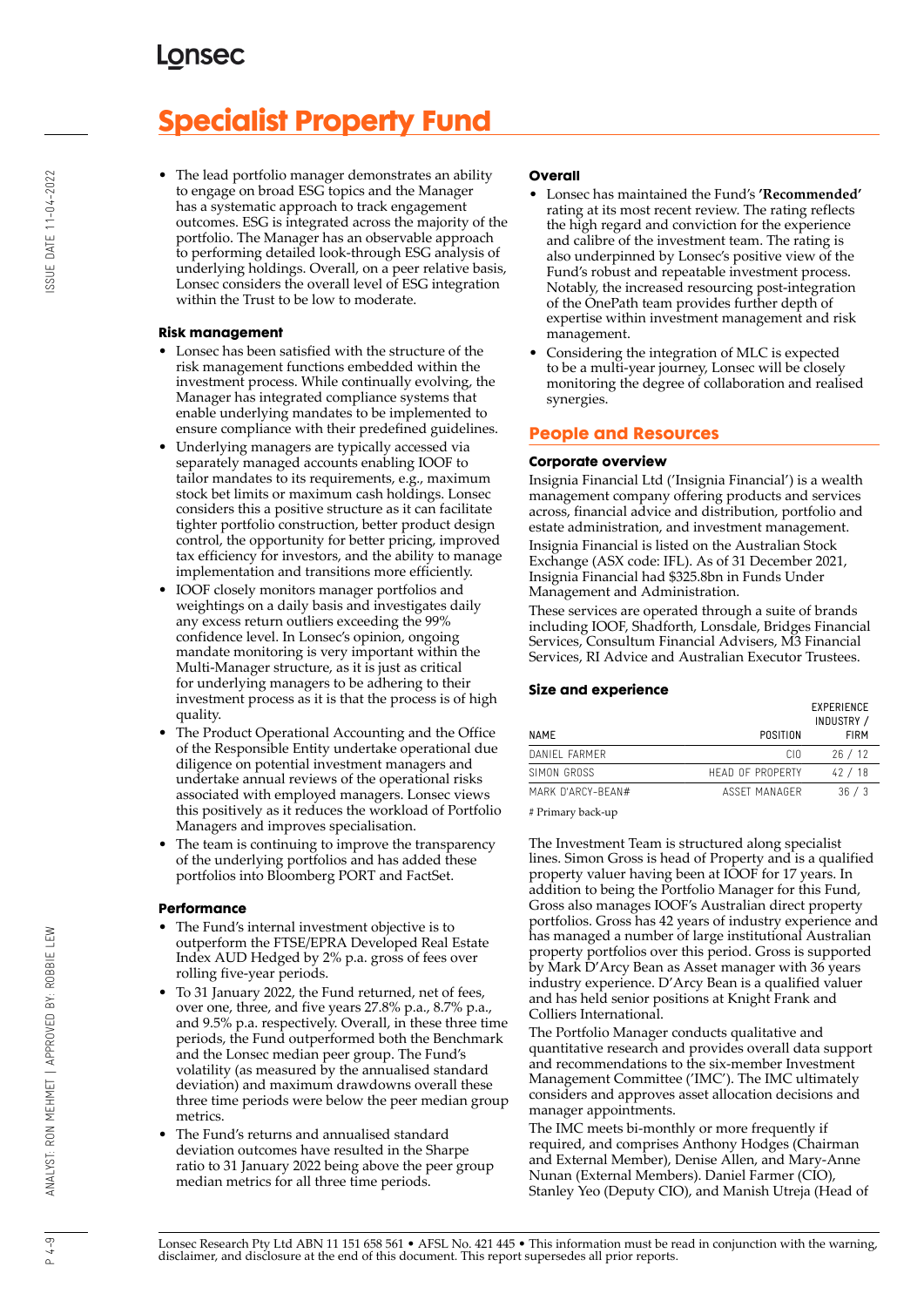# **Specialist Property Fund**

Alternatives). Osvaldo Acosta has been appointed as Secretary.

Back-office functions are performed by IOOF's

Investment Operations Team. Compliance monitoring, custody, unit pricing, registry, and financial reporting functions are outsourced to various parties including Insignia Financial and BNP Paribas; while transition management and implementation are performed by a panel of transition managers including Citi, Macquarie, UBS, and State Street.

### **Remuneration**

The investment team is rewarded with a combination of base salary and variable bonus. 70% of the bonus is assessed on fund performance relative to the relevant peer group over one- and three-year periods, with the other 30% awarded on qualitative factors such as team contribution and client servicing. Members of the investment team may choose to receive their bonus (up to 100% of the base salary) in IFL shares.

### **Asset Consultant**

IOOF has appointed Mercer as its primary external asset consultant since July 2017. The Manager will seek Mercer's consultancy services when performing due diligence on prospective and currently appointed underlying managers, designing neutral benchmarks, stress testing, and performing various other risk management functions. Mercer will also provide strategic tilting advice.

## **Research Approach**

| Overview                               |                                                                                |
|----------------------------------------|--------------------------------------------------------------------------------|
| RESEARCH<br>PHILOSOPHY                 | BLENDED QUALITATIVE AND QUANTITATIVE<br>RESEARCH.                              |
| TARGET<br>MANAGER                      | HIGH QUALITY BETA AND ALPHA MANAGERS, BOTH<br><b>FSTABLISHED AND BOUTIQUE.</b> |
| NO. OF MANAGERS IN UNIVERSE            | UNI IMITED                                                                     |
| NO. OF MANAGERS ACTIVELY<br>RESEARCHED | ALL MANAGERS RESEARCHED BY<br>MFRCFR.                                          |
| RESEARCH<br><b>INPUTS</b>              | VARIOUS - MANAGER MEETINGS AND ASSET<br>CONSULTANTS FTC.                       |

IOOF's integrated quantitative and qualitative investment process aims to establish a narrow universe of funds that have been filtered by various criteria including IOOF's house views on suitable styles of managers for given asset classes and managers rated highly by Mercer. Qualitative research then focuses on the firm's background and history, the key people and resources, investment style and strategy, portfolio construction, and constraints.

## **Screening of Managers**

IOOF places a strong emphasis on active risk budgeting when in the Portfolio Construction process, and therefore identifies the type of managers/mandates required to fulfill particular roles within the available tracking error budget. As such, managers who would be unlikely to fulfill a certain role within the portfolio will be screened out. This approach allows IOOF to minimize the universe of products to a manageable size rather than considering all available managers in each asset class. For example, IOOF's house view on Australian equities is that well-resourced active managers, with a strong alignment of interest between investment staff and investors with relatively low funds under management, are most likely to outperform, and

so will dedicate the research effort to these types of managers as opposed to the entire Australian equity universe.

IOOF also has access to Mercer's Global Investment Manager Database ('GIMD') to enhance the scope of their research capability and as an additional tool for filtering to identify the most suitable funds. GIMD is an online database that encapsulates information ranging from manager research notes, historical performance statistics, ideas emerging in other markets, and economic research on approximately 5,300 managers and 26,000 funds.

Typically, IOOF will focus its research on managers rated B+ or higher by Mercer. However, the discovery of managers may be sourced through any source including Mercer, directly by IOOF, through existing networks and contacts with other industry participants, such as managers, consultants or superannuation plan operators. The IOOF investment team are encouraged to have a wide opportunity set for investment ideas.

## **Research focus**

The list of potential managers identified as research priorities by the screening process will then be subject to additional research by the IOOF team before they can be included in a portfolio. This 'double' layer of manager research typically ensures that final funds in the portfolios have undergone a rigorous review process.

IOOF undertakes a mix of both qualitative and quantitative research. From a qualitative perspective, IOOF considers factors such as the firm's background and history, financial position, the calibre of key decision-makers and the depth of available resources, investment strategy and style, idea generation and portfolio construction processes, and implementation constraints. The types of quantitative analysis conducted will include various types of performance, return and style-based analytics, various types of portfolio holdings-based attribution, and risk factor analytics.

## **Portfolio Construction**

| Overview                                                   |  |                                                                                                                                                                                                                                 |  |  |
|------------------------------------------------------------|--|---------------------------------------------------------------------------------------------------------------------------------------------------------------------------------------------------------------------------------|--|--|
| BENCHMARK FTSE EPRA NAREIT DEVELOPED NR INDEX HEDGED (AUD) |  |                                                                                                                                                                                                                                 |  |  |
|                                                            |  | $\sim$ . The contract of the contract of the contract of the contract of the contract of the contract of the contract of the contract of the contract of the contract of the contract of the contract of the contract of the co |  |  |

|                                | <b>DENUMPIANN</b> FISE EFNA NANEII DEVELUFED NN INDEA MEDUED (AUD) |
|--------------------------------|--------------------------------------------------------------------|
| RETURN OBJECTIVE<br>(INTERNAL) | BENCHMARK PLUS 2% P.A. (BEFORE FEES)<br>OVER ROLLING FIVE YEARS    |
| RISK OBJECTIVE (INTERNAL)      | < 5% P.A. TRACKING ERROR OVER FIVE<br><b>YFARS</b>                 |
| <b>INVESTMENT STYLE</b>        | MUITI MANAGER                                                      |
| MARKET CAPITALISATION BIAS     | LARGF CAP                                                          |
| TYPICAL NUMBER OF MANAGERS     |                                                                    |

IOOF's primary objective with respect to the determination of manager weightings is to achieve a style-neutral portfolio free from any undesired systematic style, capitalisation, or other factor biases relative to the relevant benchmark. Manager weightings are also determined via an assessment of contribution to total active risk to ensure no one manager has a disproportionate expected contribution. However, a manager's contribution to total active risk is not considered in isolation but with reference to the correlation of its excess returns with other managers and the objective of the product.

To summarise the actual portfolio construction process, in the first instance, active risk and return targets are

 $-5 - 9$  $\alpha$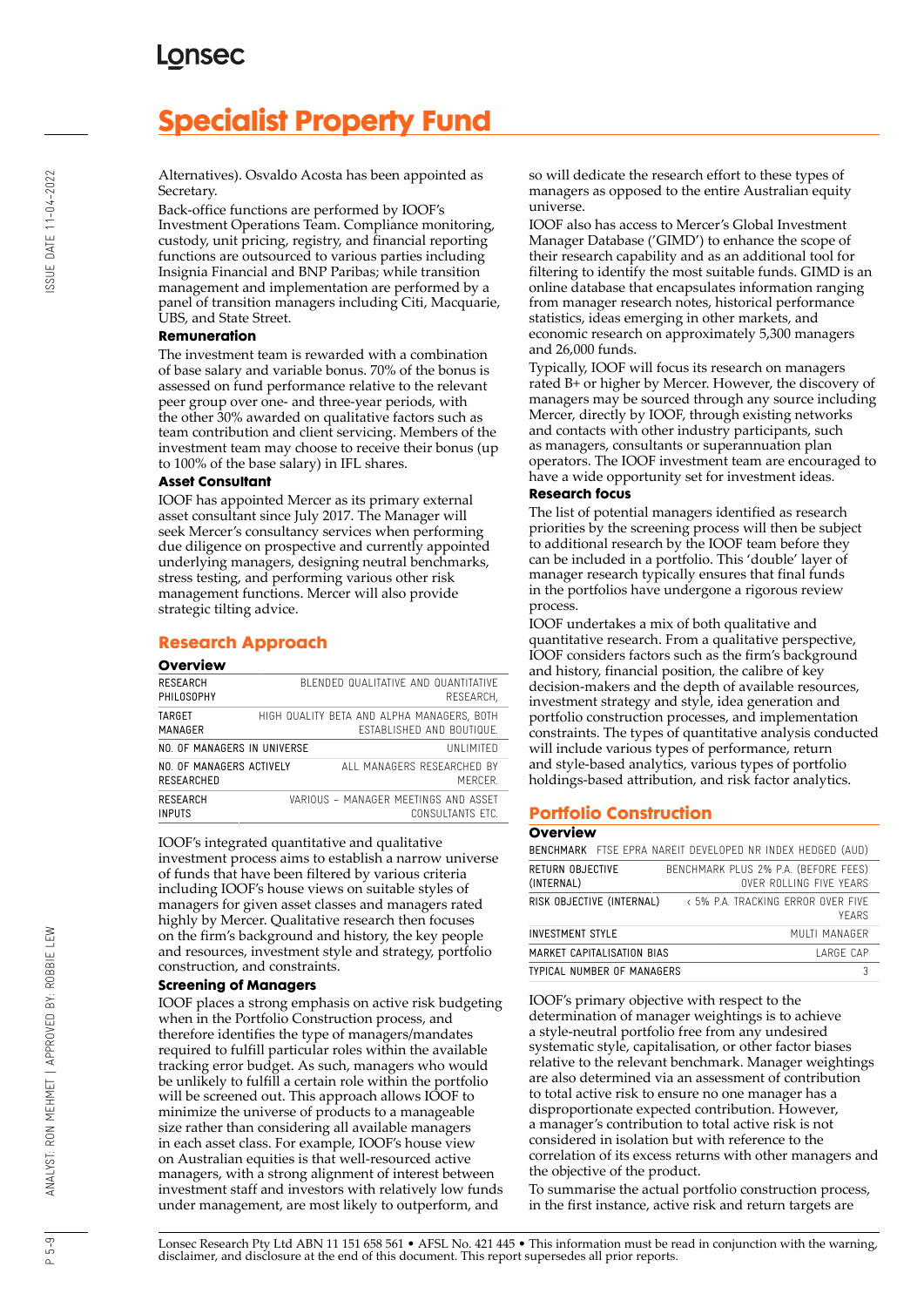# **Specialist Property Fund**

set for the Trust's risk profile. The tracking error or risk budget is then apportioned between allowable asset classes based on IOOF's house views of the available risks and opportunities. Finally, managers are selected and blended to fill the risk budget, with each manager's contribution to risk being commensurate with their expected contribution to the alpha target. The number and style of managers within each asset class are also pre-determined according to IOOF's house view. Manager blending is conducted following both qualitative and quantitative assessments. The qualitative analysis includes a comparative analysis of each manager, and the diversification benefits they offer. Quantitative analysis includes factors such as correlation, historical returns, style biases, capitalisation analysis, regression analysis, and various risk analytics. Prior to submitting a manager recommendation to the IMC, the recommendation is peer-reviewed by the Investment Manager Peer Review Group. This group consists of senior investment professionals (Chief Investment Officer and Portfolio Managers) that are ultimately responsible for the review of manager proposals before being formally considered by the IMC. This ensures any manager proposal to the IMC has been rigorously peer-reviewed as a means of quality control and to minimise individual bias and subjectivity. It is also a means to consider the manager's proposal in a total portfolio context.

The following summarises the underlying managers within the Fund as of 31 December 2021. Consistent with IOOF's aim of broad style neutrality, there is a selection of managers with varying investment styles.

- Resolution Capital Limited
- Cohen & Steers Capital Management, Inc.
- Pendal

## **Risk Management**

### **Risk limits**

| NDR IIIIIIIJ                  |      |
|-------------------------------|------|
| SEPARATE RISK MONITORING TEAM |      |
| CASH LIMIT                    | 1 በ% |
|                               |      |

All underlying managers are subject to constraints as specified in an investment management agreement. Most underlying managers are accessed via separately managed accounts. This enables IOOF to tailor mandates to its requirements, for example, maximum stock exposure limits or maximum cash holdings. The risk tools employed by IOOF include Bloomberg, Factset, and BARRA. Risk analysis is also completed by Mercer, whenever a change to the portfolio is proposed.

## **Risk monitoring**

The IOOF investment manager monitoring process consists of a number of prescribed stages. This includes the review of monthly investment reports, review of quarterly manager questionnaires, formal quarterly manager interviews, quarterly manager review notes, ongoing quantitative performance analytics, and ongoing review of external research. Quarterly Manager Questionnaires cover not only risk and performance but also any changes or developments in people or processes. Formal manager interviews (and site visits where practical) are also conducted on an ad-hoc basis where required.

Manager weightings are monitored on a daily basis and are rebalanced on an ongoing basis using cashflows. Using cashflows in this way means that active rebalancing of the portfolio is rarely required which minimises turnover and transaction costs/tax implications.

Product Operational Accounting and the Office of the Responsible Entity works with the Investment Team to review and assess the operational capabilities of all manager appointments.

This team also monitors, reviews and assesses the operational risks associated with employed Investment Managers on an annual basis.

Operational due diligence includes a review of the systems, policies, processes, and resources managers have in place to monitor and manage operational risk exposures. Reviews typically focus on the below areas:

- Professional indemnity insurance
- Auditing Practices (with reference to GS007 requirements)
- Organisational structures
- Business Continuity Management
- Policy Summaries
- Risk Management Approaches
- Investment Compliance
- Breaches & Incidents

#### **Implementation**

Portfolio allocations are monitored daily and rebalanced as necessary (subject to a tolerance range of +/-3% at the asset class level and +/-5% at the manager level). Cashflows are actively used to rebalance the portfolio on an ongoing basis, so the tolerance bands are rarely breached. Cashflows are allocated using a proprietary cashflow management system which allows for straight through processing to underlying investment managers.

External transition managers are appointed from a panel at 'arm's length' to ensure that objectivity is maintained. Custody, unit pricing, registry and financial reporting functions are outsourced to various parties including IOOF and BNP Paribas.

### **Currency Management**

The Manager has discretion in what portion of its underlying portfolio will be hedged back to the Australian Dollar. Consequently, returns will often be partially affected by movements in the Australian Dollar versus other currencies globally.

Currency hedging will typically take place within the underlying mandates, as opposed to a currency hedging overlay on the aggregate portfolio.

## **Risks**

**An investment in the Fund carries a number of standard investment risks associated with investment markets. These include economic, market, political, legal, tax and regulatory risks. Investors should read the PDS before making a decision to invest or not invest. Lonsec considers the major risks to be:**

### **Market risk**

Investment returns are influenced by the performance of the market as a whole. This means that your investments can be affected by things like changes in interest rates,

Lonsec Research Pty Ltd ABN 11 151 658 561 • AFSL No. 421 445 • This information must be read in conjunction with the warning, disclaimer, and disclosure at the end of this document. This report supersedes all prior reports.

ANALYST: RON MEHMET | APPROVED BY: ROBBIE LEW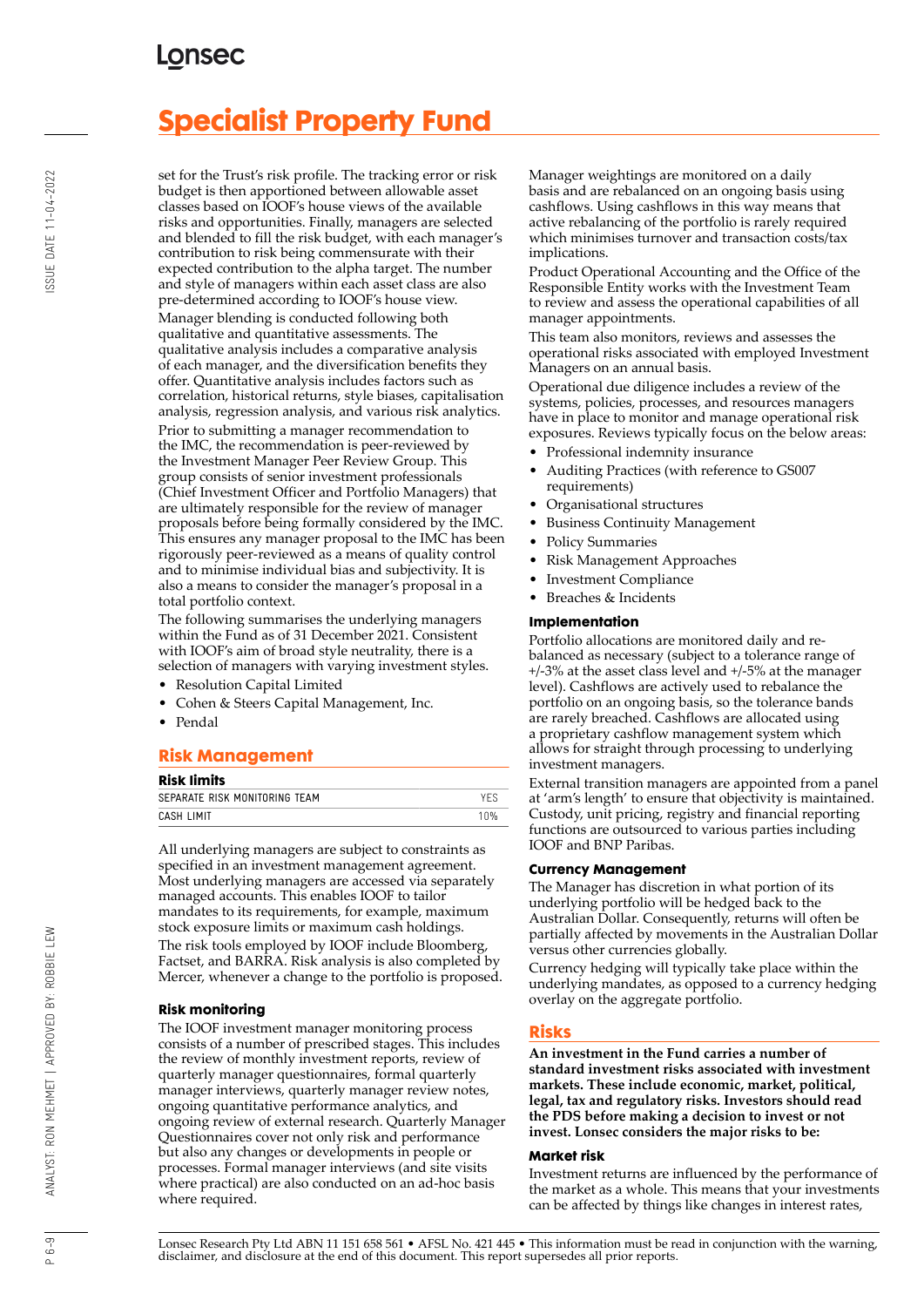# **Specialist Property Fund**

investor sentiment, and global events, depending on which markets or asset classes you invest in and the timeframe you are considering.

#### **Security and investment-specific risk**

Within each asset class and each fund, individual securities like mortgages, shares, fixed interest securities, or hybrid securities can be affected by risks that are specific to that investment or that security. For example, the value of a company's shares can be influenced by changes in company management, its business environment, or profitability. These risks can also impact the company's ability to repay its debt.

### **Currency risk**

Investments in global markets or securities which are denominated in foreign currencies give rise to foreign currency exposure. This means that the value of these investments will vary depending on changes in the exchange rate.

#### **Liquidity risk**

In some cases, global equities may present low liquidity in particular regions relative to 'deep' markets like the U.S. Emerging markets and small-cap stocks may display low liquidity due to low volume and fewer market participants compared to the major bourses of developed markets.

#### **Other risks**

Please refer to the Fund's PDS for more details on items identified by the Responsible Entity and Manager including Liquidity Risk, Counterparty Risk, Legal and Regulatory Risk.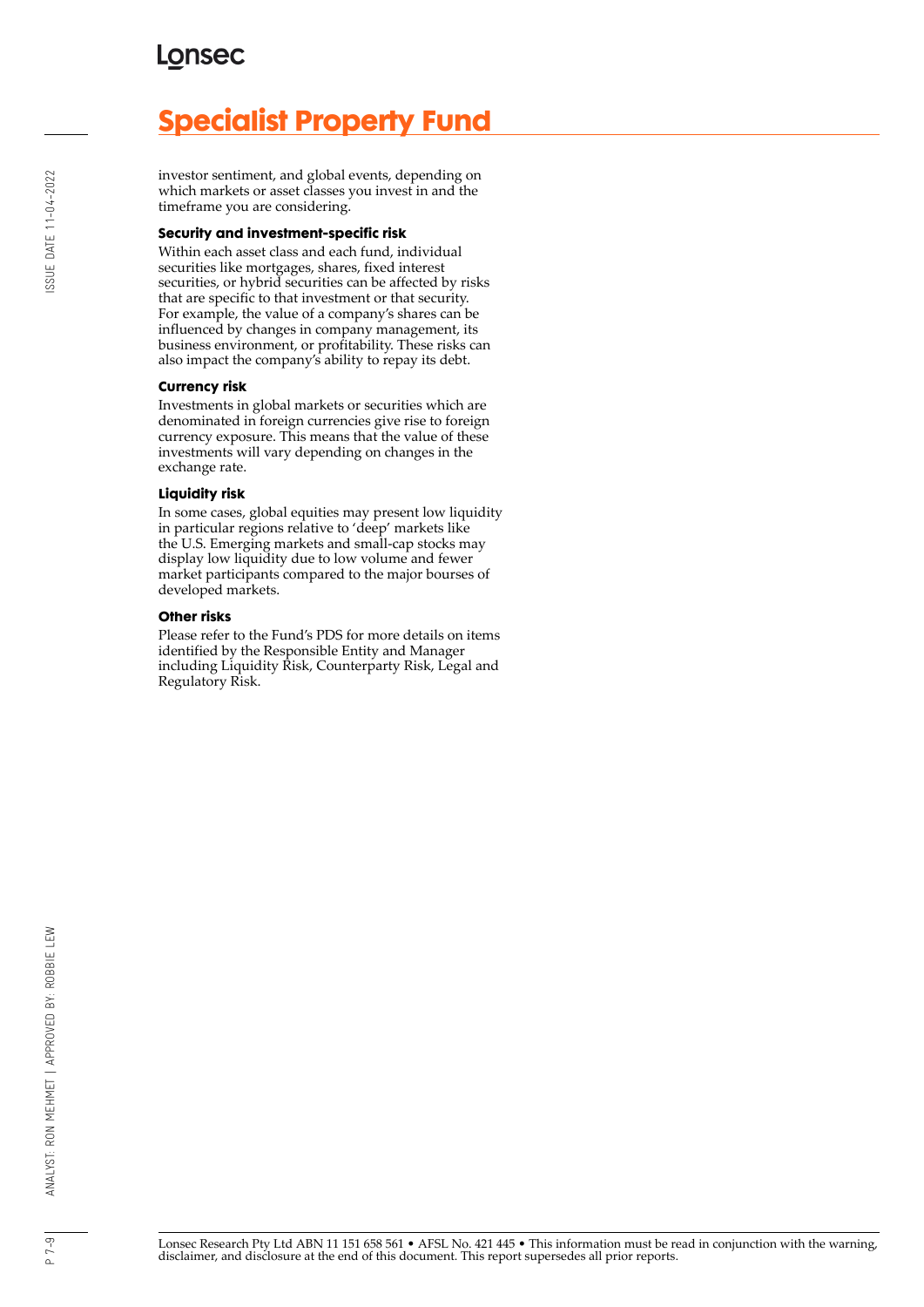# **Specialist Property Fund**

## **Quantitative Performance Analysis - annualised after-fee % returns (at 31-1-2022)**

## **Performance metrics**

| . YN SITTINISY MITHY        |             |             |             |             |             |             |          |             |
|-----------------------------|-------------|-------------|-------------|-------------|-------------|-------------|----------|-------------|
|                             | 1 YR        |             | 3 YR        |             | 5 YR        |             | 10 YR    |             |
|                             | <b>FUND</b> | PEER MEDIAN | <b>FUND</b> | PEER MEDIAN | <b>FUND</b> | PEER MEDIAN | FUND     | PEER MEDIAN |
| PERFORMANCE (% PA)          | 27.82       | 24.61       | 8.73        | 8.73        | 9.47        | 8.07        | 10.01    | 9.93        |
| STANDARD DEVIATION (% PA)   | 11.52       | 12.09       | 13.38       | 16.41       | 11.80       | 14.45       | 10.63    | 12.87       |
| EXCESS RETURN (% PA)        | 5.66        | 0.94        | 3.82        | 3.07        | 3.66        | 2.14        | 0.93     | 0.74        |
| OUTPERFORMANCE RATIO (% PA) | 66.67       | 58.33       | 55.56       | 55.56       | 58.33       | 58.33       | 54.17    | 54.17       |
| WORST DRAWDOWN (%)          | $-4.88$     | $-6.27$     | $-20.01$    | $-24.52$    | $-20.01$    | $-24.52$    | $-20.01$ | $-24.52$    |
| TIME TO RECOVERY (MTHS)     | 2           | <b>NR</b>   | 16          | 14          | 16          | 14          | 16       | 14          |
| SHARPF RATIO                | 2.41        | 1.67        | 0.61        | 0.50        | 0.71        | 0.48        | 0.76     | 0.62        |
| INFORMATION RATIO           | 1.17        | 0.70        | 0.45        | 0.45        | 0.53        | 0.53        | 0.16     | 0.16        |
| TRACKING ERROR (% PA)       | 4.81        | 3.22        | 8.40        | 4.23        | 6.85        | 3.46        | 5.66     | 4.37        |

PRODUCT: SPECIALIST PROPERTY FUND

LONSEC PEER GROUP: PROPERTY AND INFRASTRUCTURE - GLOBAL LISTED PROPERTY - MULTI-MANAGER

PRODUCT BENCHMARK: FTSE EPRA/NAREIT DEVELOPED NR INDEX (AUD HEDGED)

CASH BENCHMARK: BLOOMBERG AUSBOND BANK BILL INDEX AUD

TIME TO RECOVERY: NR - NOT RECOVERED, DASH - NO DRAWDOWN DURING PERIOD



..... FTSE EPRA/NAREIT DEVELOPED NR INDEX (AUD HEDGED)



## **Risk-return chart over three years**



SPECIALIST PROPERTY FUND

◆ FTSE EPRA/NAREIT DEVELOPED NR INDEX (AUD HEDGED)

· PEERS

## **Outperformance consistency**



**APEER MEDIAN**